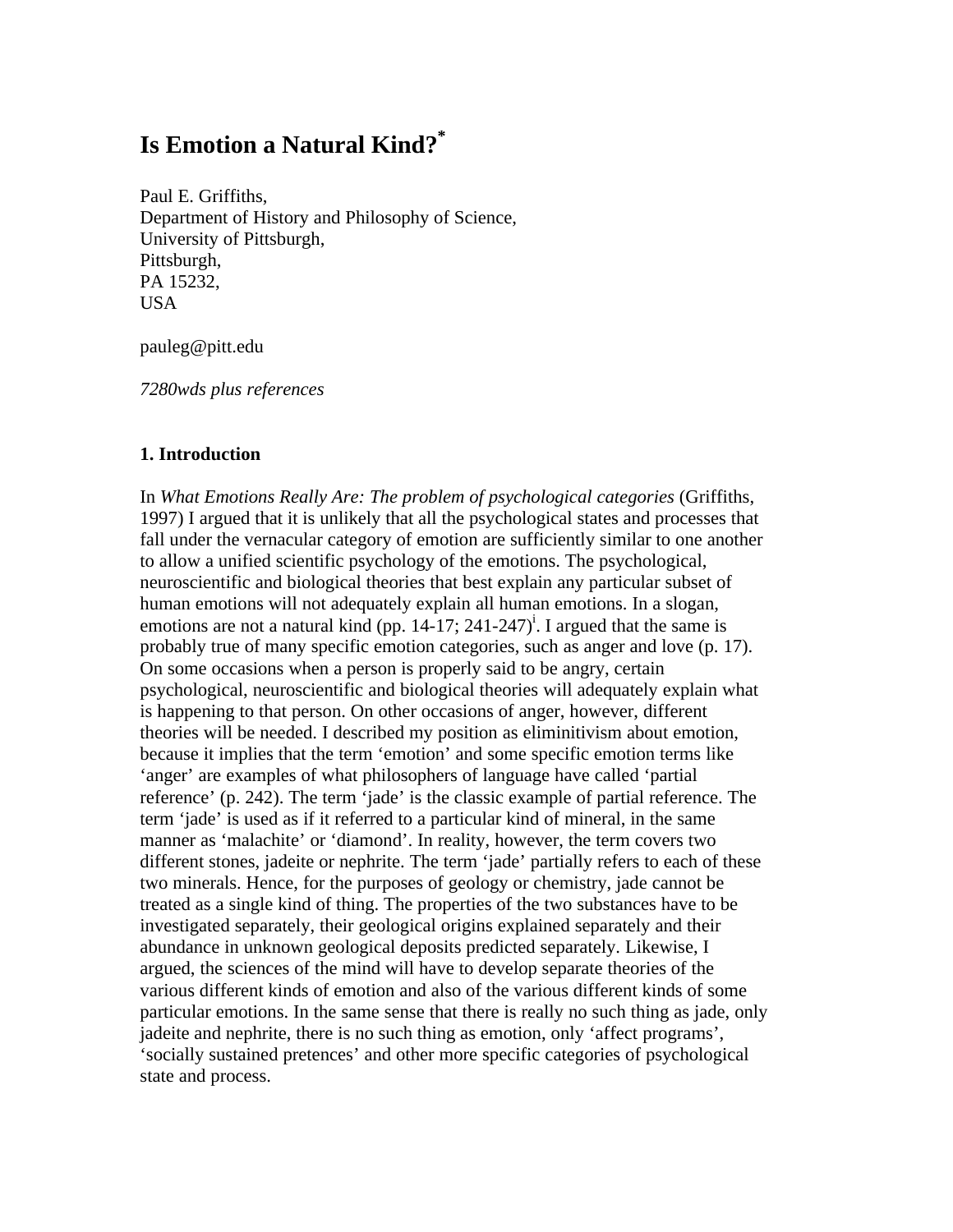While the critical response to my book has been generally positive<sup>ii</sup>, many philosophers remain unconvinced. I suspect that this is to a significant extent because the question of whether emotion is a natural kind has been conflated with the question of whether the concept of emotion can be given a univocal analysis. These two questions have very little to do with one another. The concept of a superlunary object can be analyzed — something is superlunary *iff* it is outside the orbit of the moon — but the consensus since Galileo has been that those things do not form a natural kind. Likewise, my claim was not that the vernacular concept of emotion is unanalyzable — I myself suggested a prototype analysis (pp. 242-245). My claim was that the things that fall under the concept do not constitute a distinct kind for the purposes of scientific enquiry. The concept of 'vitamin' is a useful comparison. Vitamins are not, as was once thought, 'vital amines' but a diverse group of chemicals with diverse roles in physiology sharing the feature that humans cannot synthesize them, or can synthesize them, as with Vitamin D, only under advantageous environmental conditions. Their absence leads to 'deficiency diseases' with diverse etiologies and diverse prognoses. So the concept of a vitamin' can be analysed, and individual vitamins and even some groups of vitamins are natural kinds, but 'vitamin' itself is a superficial descriptive category. It is not a sensible scientific project to investigate the nature of vitamins *in general*. The question 'what is a vitamin?' is best answered by describing the main kinds of vitamin and how different they are from one another.

Another important line of reply has been that it is a mistake to ask whether emotion and emotions are natural kinds at all, since they are primarily normative kinds (Doris, 2001). I have addressed this issue at length elsewhere (Griffiths, In Press-b). I wholeheartedly agree that the normative aspects of the semantics of emotion concepts are vital to an adequate account of those concepts, a view I endorsed in my book (pp. 7; 196-201). However, I do not accept that the normative uses of emotion concepts can be cleanly separated from the descriptive uses. Hence, the fact that emotion concepts are normative concepts does not mean that they are insulated from revision in the light of empirical discoveries about emotion

In the remainder of this section I restate what I mean by 'natural kind' and my argument for supposing that emotion is not a natural kind in this sense. In the following sections I discuss the two most promising proposals to reunify the emotion category: the revival of the Jamesian theory of emotion associated with the writings of Antonio Damasio and a philosophical approach to the content of emotional representations that draws on 'multi-level appraisal theory' in psychology.

## *1.2 What do I mean by 'natural kind'?*

I use the traditional term 'natural kind' to denote categories which admit of reliable extrapolation from samples of the category to the whole category. In other words, natural kinds are categories about which we can make scientific discoveries. In my book I built on the work of several other philosophers and scientists to construct an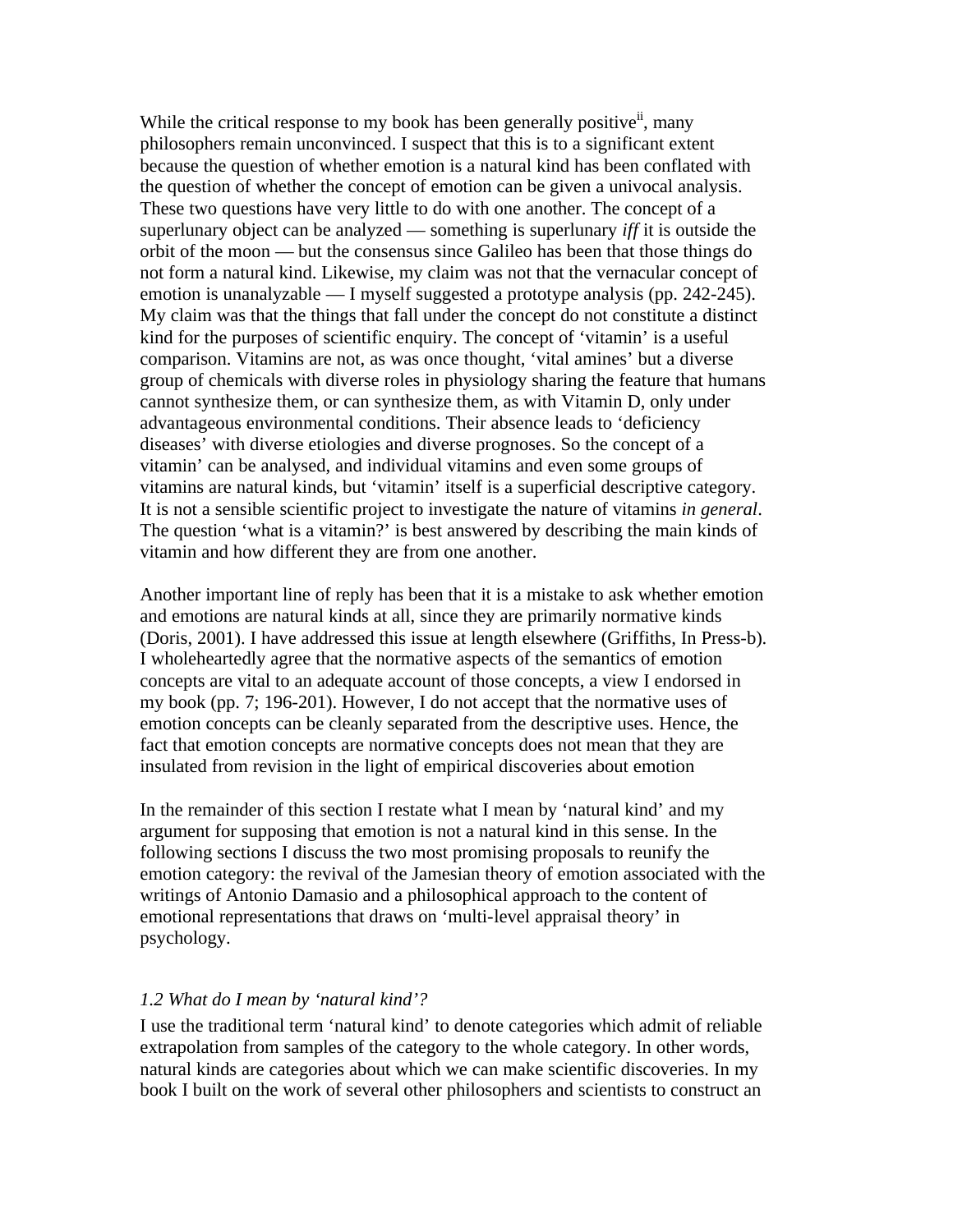account of natural kinds in psychology and biology, an account further elaborated in (Griffiths, 1999, 2001a) and briefly sketched here.

The fundamental scientific practices of induction and explanation presume that some of the observable correlations between properties are 'projectable' (Goodman, 1954). That is, correlations observed in a set of samples can be reliably 'projected' to other instances of the category. Scientific classifications of particulars into categories embody our current understanding of where such projectable clusters of properties are to be found. The species category, for instance, classifies particular organisms into sets that represent reliable clusters of morphological, physiological and behavioral properties. Hence, these properties of the species as a whole can be discovered by studying a few members of the species.

The traditional requirement that natural kinds be the subjects of universal, exceptionless 'laws of nature' is too strong and would leave few natural kinds in the biological and social sciences where generalizations are often exception-ridden or only locally valid. Fortunately, it is easy to generalize the idea of a law of nature to the broader idea that statements are to varying degrees 'lawlike' (have counterfactual force). This broader conception of a lawlike generalization allows a broader definition of a natural kind. A category is (minimally) natural if it is possible to make better than chance predictions about the properties of its instances. This, of course, is a very weak condition. Very many ways of classifying the world are minimally natural. The aim is to find categories that are a great deal more than minimally natural. Ideally, a natural kind should allow *very reliable* predictions in a *large domain* of properties. The classic examples of natural kinds, such as chemical elements and biological species, have these desirable features.

It is important to note that categories are natural only relative to specific domain(s) of properties to which they are connected by background theories. The category of domestic pets is not a natural category for investigating morphology, physiology or behavior, but might be a natural category in some social psychological theory or, of course, in a theory about domestication. Emotion, I argue, is not a natural kind relative to the domains of properties that are the focus of investigation in psychology and the neurosciences. It is not the case that the psychological states and processes encompassed by the vernacular category of emotion form a category which allows extrapolation of psychological and neuroscientific findings about a sample of emotions to other emotions in a large enough domain of properties and with enough reliability to make emotion comparable to categories in other mature areas of the life sciences, such as biological systematics or the more robust parts of nosology.

## *1.3 Why emotion is not a natural kind in this sense*

On some occasions when a person 'has an emotion' they are producing an affect program response - a 'basic emotion' in Paul Ekman's sense. The response is short lived, highly automated, triggered in the early stages of processing perceptual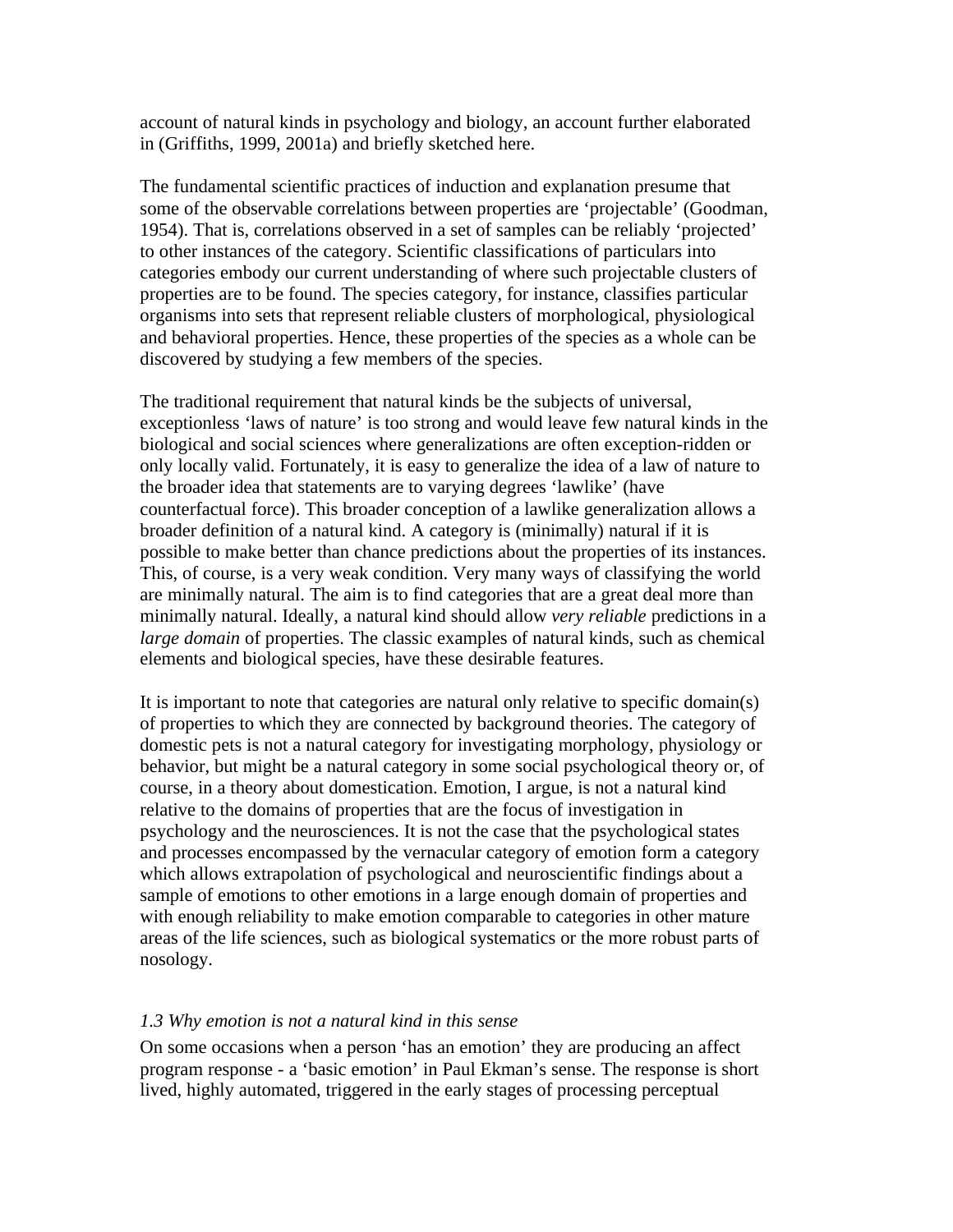information, and realized in anatomically ancient brain structures that we share with many other vertebrates. It is found in all human cultures and closely related to responses in other primates. Suppose, for example, that you are waiting in line outside a nightclub. After twenty minutes, someone unexpectedly pokes you sharply in the small of the back. You spin around, making a threat expression, probably the 'square-mouthed' variety, your body adjusts physiologically for violent action and your attention is entirely on your assailant. If the situation is rapidly defused (you are male and an attractive young woman has tripped against you and is smiling apologetically) then this will be a pure case of affect program anger. On other occasions, however, a person 'having an emotion' is responding in a more cognitively complex way to more highly analyzed information. The episode may or may not involve the occurrence of one or more affect program responses. Suppose, for example, that you are locked into a dysfunctional pattern of interaction with your spouse involving continual fault finding and put-downs, this pattern emerging without any intention from the particular patterns of relationship management you both bring to the marriage. The pattern has resisted your occasional attempts to consciously improve your behavior and, as you reflect one day on what appears to be the inevitable degeneration of the relationship, you experience a deep sense of guilt and self-loathing. I referred to such states as 'higher cognitive emotions'. Finally, on some occasions, 'having an emotion' may centrally involve an internalized cultural model of appropriate behavior. In my book, I suggested that people who respond to losing their job by 'going postal' going on a killing spree followed by attempted suicide - could be simultaneously 'out of control' and following a 'script' derived from real and fictional incidents that are culturally salient for them. I presented a tentative analysis of such cases as 'socially sustained pretences'.

My argument that emotion is not a natural kind rested mainly on the first two cases, the affect programs, or 'basic emotions' and the more cognitively complex emotions, which I termed 'higher cognitive emotions'. I regret using the latter phrase, as it gives the impression that I have a substantive theory of those emotional responses. In fact, I discussed the views of leading theorists like Antonio Damasio (pp. 102-106) and Robert Frank (pp. 117-122) whose ideas clearly do something to illuminate these more complex emotions, but my only firm conclusion was that these states and processes are unlikely to be reduced to the basic emotions or understood as blends or elaborations of them. I accepted, however, that these other emotions may involve basic emotions as parts, depend on basic emotions for their development in the child, and interact with basic emotions in typical ways in reallife situations. To better indicate how little we know about non-basic emotions, I now prefer to call them 'complex emotions' (Griffiths, In Press-a, In Press-c). Finally, I rejected the view that the basic emotions are not emotions or that they are merely proto-emotions (pp. 26,164). This sort of procrustean treatment is inevitable as long as we insist that emotions are a single kind of thing. Instead, I suggested we should accept that there are two or more different kinds of psychological process involved in emotion, and if research into complex emotions suggests that, like basic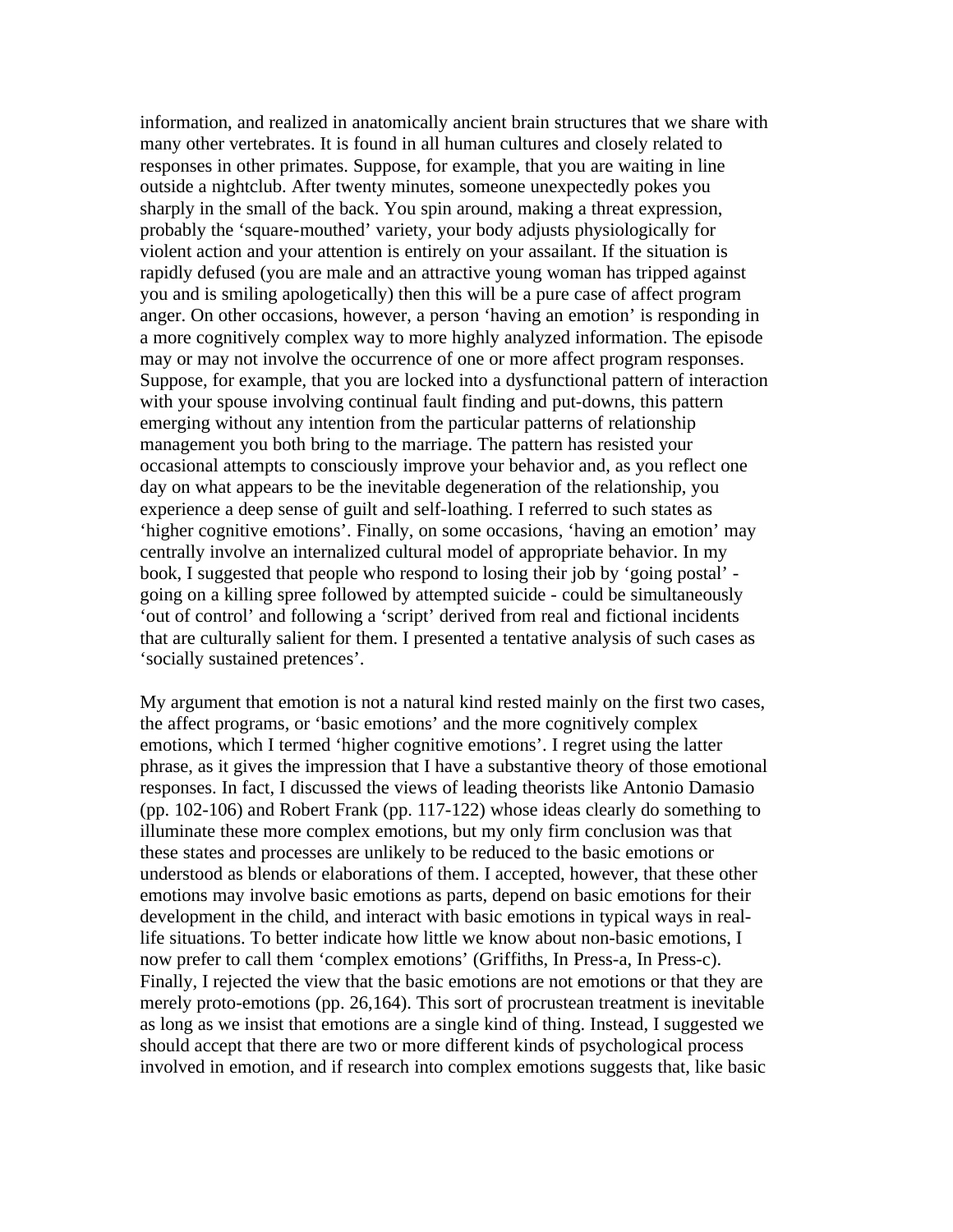emotions, they can be classified into emotion types, then there are two or more different kinds of emotions.<sup>iii</sup>

The other major element of my case for 'eliminating emotion' was my specific account of natural kinds in biology. I have defended that account in numerous places (Griffiths, 1994, 1996a, 1996b, 1997, 1999, 2001a, 2001b) and can only briefly sketch it here. Evolution leads to the existence of two fundamental sets of biological categories - homologies and analogies. A homologue is "The same organ in different animals under every variety of form and function." (Owen, 1843: 374), a definition interpreted since Darwin to mean that these organs are descended from a common ancestral form. Analogies are cases where two unrelated structures resemble one another because natural selection has adapted them for the same ecological role. My hips are homologous to those of a horse, but they are analogous to the articulation of an arthropod limb-pair with the rest of the arthropod segment. These two concepts have been routinely applied to behavior since the rise of ethology in the 1920s.

I argued that some basic emotions are analogous to complex emotions that fall under the same vernacular category. The different kinds of fear, for example, are all responses to danger. Any psychobiological theory of emotions *in general*, I suggested, would have to be a theory of psychological analogies — traits that fulfill the same functions in relation to the environment. The categories that would be generated by such a theory, although they might enter into useful ecological generalizations, would be systematically unsuited to the distinctive purposes of psychology and neuroscience. They would support induction and explanation on the wrong domain of properties (pp. 230-241). Suppose that two animals have homologous psychological traits, such as the basic emotion of fear in humans and fear in chimpanzees. We can predict that, even if the function of fear has been subtly altered by the different meaning of 'danger' for humans and for chimps, the computational methods used to process danger-related information will be very similar and the neural structures that implement them will be very similar indeed. After all, Joseph LeDoux's widely accepted account of fear processing in the human brain is largely, and legitimately, based on the study of far more distantly homologous processes in the rat (LeDoux, 1996). Now suppose that two animals have psychological traits that are analogous - fear in the rat and fear in the octopus, for example. It is a truism in comparative biology that similarities due to analogy (shared adaptive function) are 'shallow'. The same problem can be solved in different ways and so the deeper you dig the more likely it is that mechanisms will diverge. Bat wings and bird wings, for example, have similar aerodynamic properties but their internal structure is radically different, reflecting their different ancestries. In contrast, similarities due to homology (shared ancestry) are notoriously 'deep': even when function has been transformed, the deeper you dig the more similarity there is in the underlying mechanisms. Threat displays in chimps look very different from anger in humans, but when their superficial appearance is analyzed to reveal the specific muscles whose movement produces the expression and the order in which those muscles move, it becomes clear that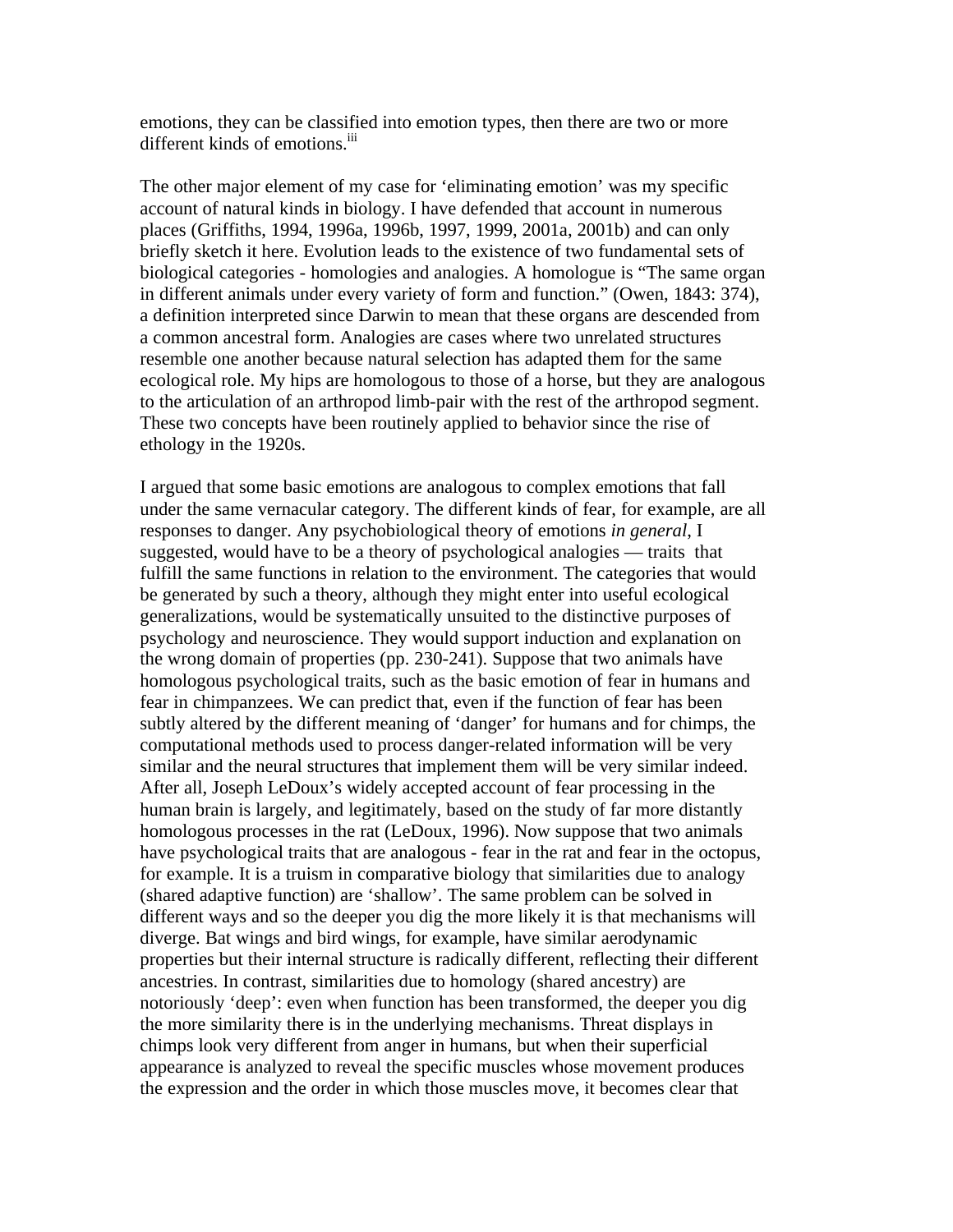they are homologues of one another. The same is almost certainly true of the neural mechanisms that control those movements.

Now, psychology is in the business of uncovering the mechanisms that produce behavior. This is even more evident in the case of neuropsychology. Hence these disciplines seek categories that are heuristically valuable for the study of underlying mechanisms. Inferences to shared mechanism based on homology are not 100% reliable, but they are reliable enough to build good science with - the criterion I outlined above - and they are more reliable than inferences to shared mechanism based on analogy. I concluded that replacing the categories of basic emotion which are explicitly categories of psychobiological homology - with more general categories that included any mechanism that performs the same broad adaptive function - would reduce the inductive and explanatory power of cognitive psychology and the neurosciences. It would be a move from a more natural category to a less natural category in the sense defined above. The aims of these sciences are better served by recognizing that there is more than one kind of emotion and by investigating each on its own terms.

Having summarized my arguments or the view that emotions do not form a natural kind, I now go on to consider the most promising proposals for the opposite view.

## **2. Affective Neuroscience and the Category of Emotion**

## *2.1. Are complex emotions blends of basic emotions?*

Innumerable theorists have suggested that complex emotions are blends of basic emotions. In my book I argued that some of the features that characterize complex emotions cannot be accounted for merely by supposing that several basic emotions occur simultaneously or in sequence. First, it is characteristic of some complex emotions that they occur in response to complex properties of the stimulus situation and so need a more sophisticated appraisal of the environment than would be obtained by adding together the appraisal criteria for the basic emotions: "Situations that elicit sexual jealousy or moral indignation do not differ from each other merely in the proportions of anger, conspecific challenge, noxiousness and loss that they involve" (Griffiths, 1997: 102). Secondly, some complex emotions endure much longer than the basic emotions. What is more, they endure as real psychological processes, not mere dispositions. When a woman's feeling of guilt explains her behavior through a long session of negotiation with her husband and their lawyers, it does more than dispose her to intermittently display affect-program sadness and affect program fear. Thirdly, basic emotions have behavioral consequences of the sort detected by the facial affect coding system. I denied that all complex emotions result in blends of the facial action associated with the known basic emotions. Finally, while basic emotions have reciprocal interactions with more complex cognitive processes, some complex emotions are more directly involved in the control of long-term, planned action. The woman's guilt in the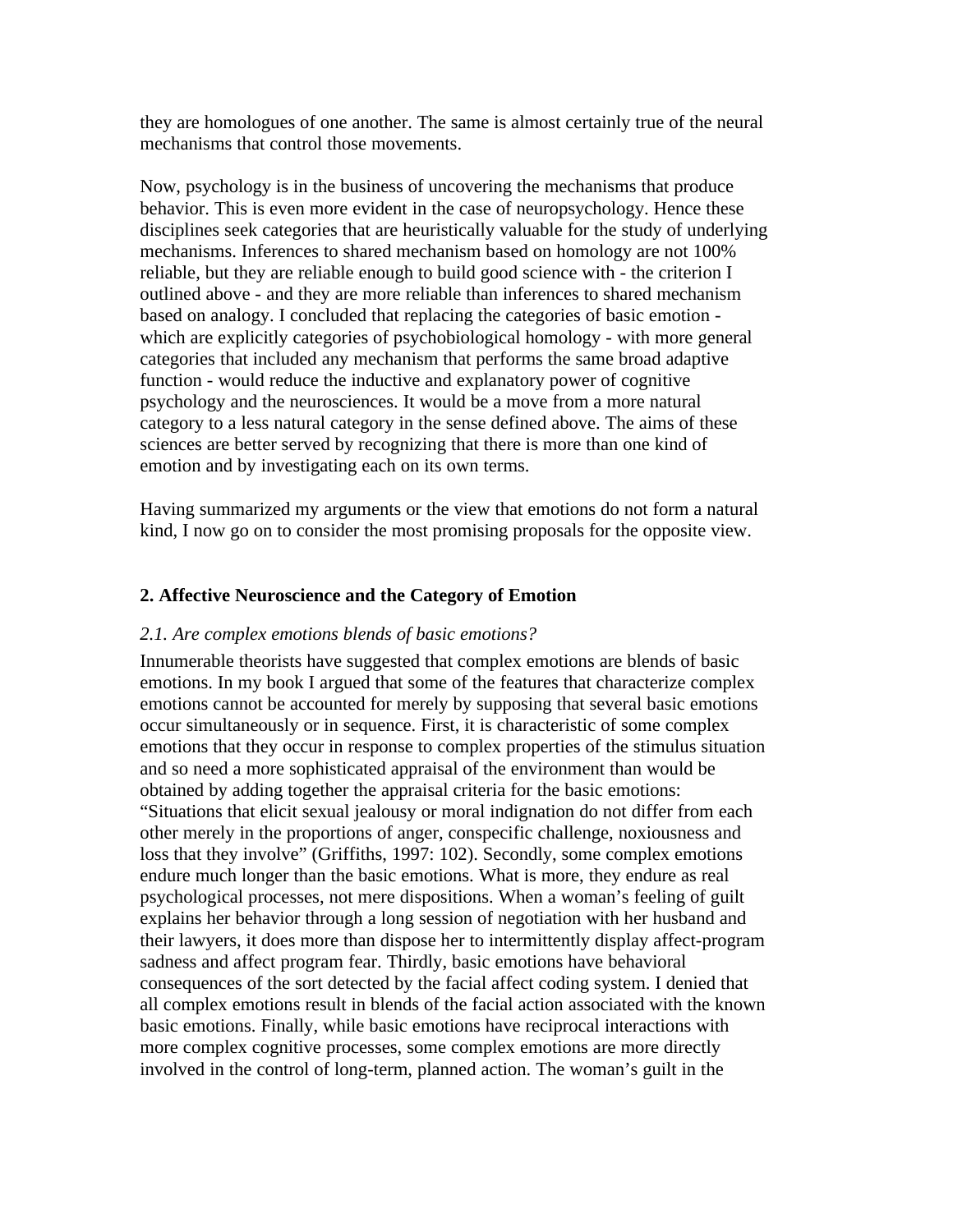example just given is arguably an intimate part of the thought processes by which she arrives at a decision on which demands to concede and which to resist.

The proposal that complex emotions involve blends of basic emotions is more promising when conjoined to the idea that complex emotions involve additional cognitive activity. The idea that complex emotions are elaborations of basic emotions resulting from the integration of activity in phylogenetically ancient brain structures with activity in the neocortex is currently the most popular proposal to reintegrate the domain of emotion. This is largely because of the work of the neuroscientist Antonio Damasio (Damasio, 1994; Damasio, 1999). Jesse Prinz has captured the spirit of this approach with the analogy that basic emotions are shots of hard liquor and complex emotions are cocktails in which specific hard liquors are mixed with specific non-alcoholic ingredients (Prinz, 2000). The basic emotion is the motivational 'kick' in each complex emotional cocktail.

#### *2.2. Emotion and affective neuroscience*

The 'cognitive elaboration' view is a promising approach to complex emotions, provided it is borne in mind that basic emotions are themselves emotions and not *only* constituents of complex emotion, and that basic emotions and complex emotions are very different from one another. It is all too easy to gloss over these differences. Simon Blackburn, for example, has argued that Damasio's work refutes my claim that emotion is not a natural kind because,

"Empirically, the suggestion that we split the operation of the affect program from 'higher cognitive emotion' seems to ignore the most fascinating result of Damasio's work, which is the extent to which 'higherorder' decision making has to harness the limbic system in order to work at all." (Blackburn, 1998, 129).

But, empirically, the operation of two kinds of emotions *can* be split, whether this occurs in pathologies like phobias or in the phenomena reported in the literature on 'affective primacy' (Öhman, 1999, 2002; Zajonc, 1980). Basic emotions can occur without the accompanying activity in the neo-cortex and basic emotion appraisal processes can reach conclusions contradictory to those reached by full-blown cognitive appraisal of the stimulus situation. Furthermore, there is a longstanding consensus in the literature on the evolution of emotion that this is why humans still have basic emotions. Basic emotions are rapid acting, failsafe devices that produce evolved behavioral, physiological *and cognitive* responses tailored to certain critical features of the environment. They are faster and more reliable than the slower, but arguably more accurate responses that we make using our recently evolved neocortical resources. This, of course, is entirely consistent with Damasio's claims about the role of the emotions in rational decision-making. That role makes use of one of the outputs of the basic emotional response, which, Damasio argues, is a representation of the physiological changes that have been produced by that initial emotional response. Other outputs to cognition from the basic emotion process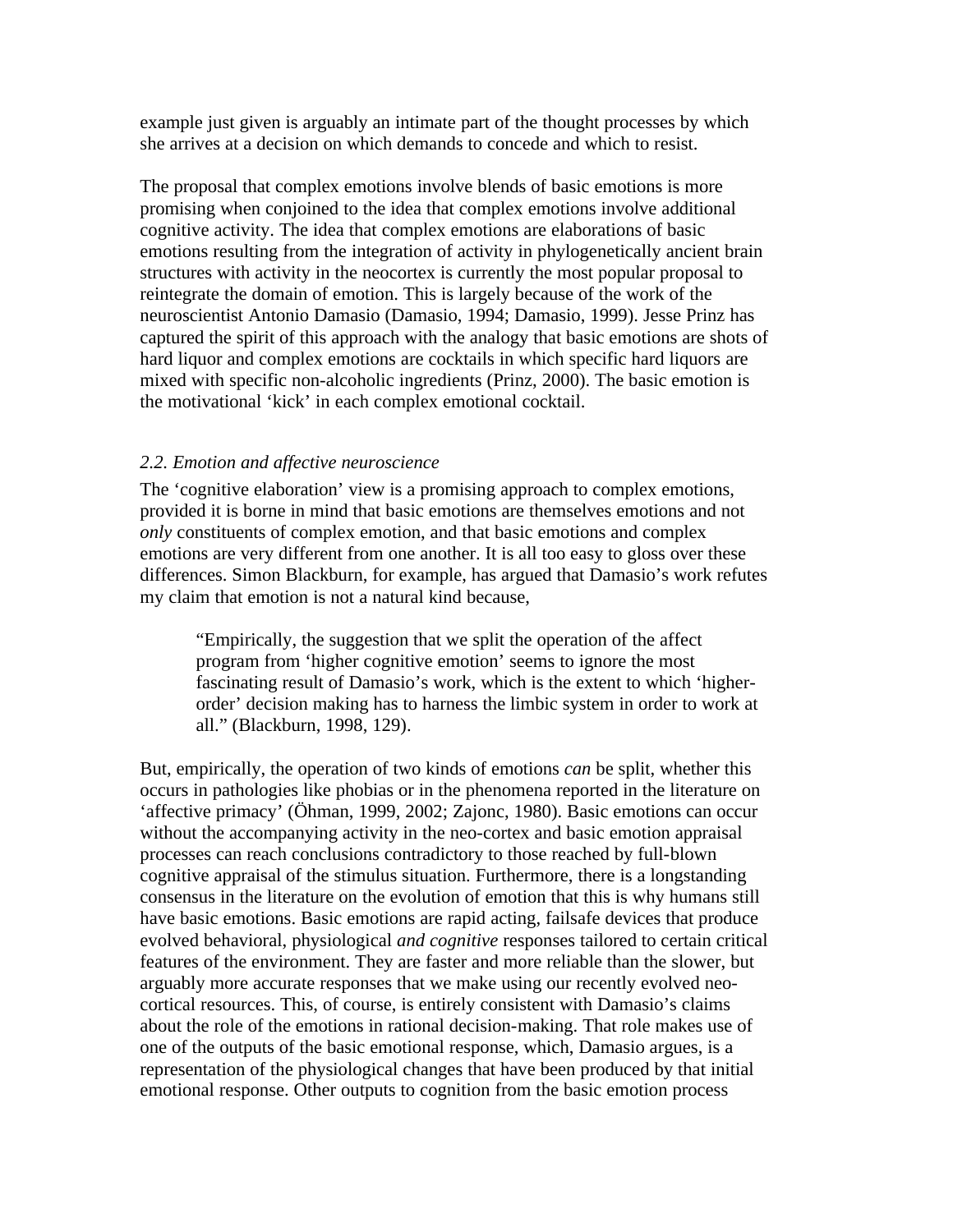include orienting sensory systems to the emotional stimulus and allocating attentional resources to that stimulus.

I suspect Blackburn is less interested in whether basic emotions can occur without complex emotions, than in whether complex emotions can occur without basic emotions and thus whether all emotions share a set of core processes. In fact, according to philosopher Louis Charland, a fair-minded reading of contemporary affective neuroscience makes it quite clear that all emotions do, indeed, share a single kind of core process. Affective neuroscience, he argues, provides a general theory of the nature of 'emoters', or 'affective systems'. These are, "a distinct class of biological systems whose behavior is largely governed by emotion and only explainable in those terms. This is the neurobiological version of the hypothesis that emotion is a natural kind term.' (Charland, 2001: 151-2). Charland is referring in part to the idea elaborated by the neuroscientist Paul D. Maclean in a series of publications from the 1950s to the 1980s that emotion is a distinctive form of information processing which we have inherited from our distant evolutionary ancestors, and which manifests itself to us as what we call emotion 'feelings'. These processes are realized in phylogenetically ancient anatomical regions surrounding the brainstem, regions that Maclean termed the 'limbic brain'. Charland notes that the leading contemporary neuroscientist of emotion Joseph LeDoux regards the limbic brain concept as more or less anatomically and functionally meaningless, but he sets against this the fact that LeDoux's experimental work has dealt only with one emotion - fear - and that his views are not shared by all other neuroscientists. The views of another leading neuroscientist of emotion, Jaak Panksepp, are more congenial to Charland. Panksepp accepts that MacLean's concept of an 'emotional brain' is oversimplified, but defends the underlying concept that emotion represents an ancient form of information processing that we share with many other species. In Charland's view, the work of Panksepp, Damasio and others suggests very strongly that there is a single, natural kind of psychological process that generates affect. He takes it to be obvious that we should identify the category of emotion with this class of 'affective' processes.

I am sympathetic to the view that the basic emotions represent a distinctive form of information processing that humans share with many other animals (Griffiths, 1997: 91-97) but I have argued that identifying the emotions with that form of processing would amount to a substantive and stipulative revision of the vernacular concept of emotion (pp. 230-234). This revision would both exclude some things that are in the vernacular category and include some things that are not in the vernacular category. In my book I was concerned to leave room for the possibility that some complex emotions may not involve basic emotions, or may involve them only peripherally<sup>iv</sup>. I still think it is important not to foreclose that issue, but here I will concentrate on the opposite problem, namely that the new category is too inclusive to be simply identified with the vernacular category. There is, of course, nothing wrong with scientists deciding to use the term 'emotion' in a revised sense, and most leading emotion neuroscientists seem to be aware that they are in the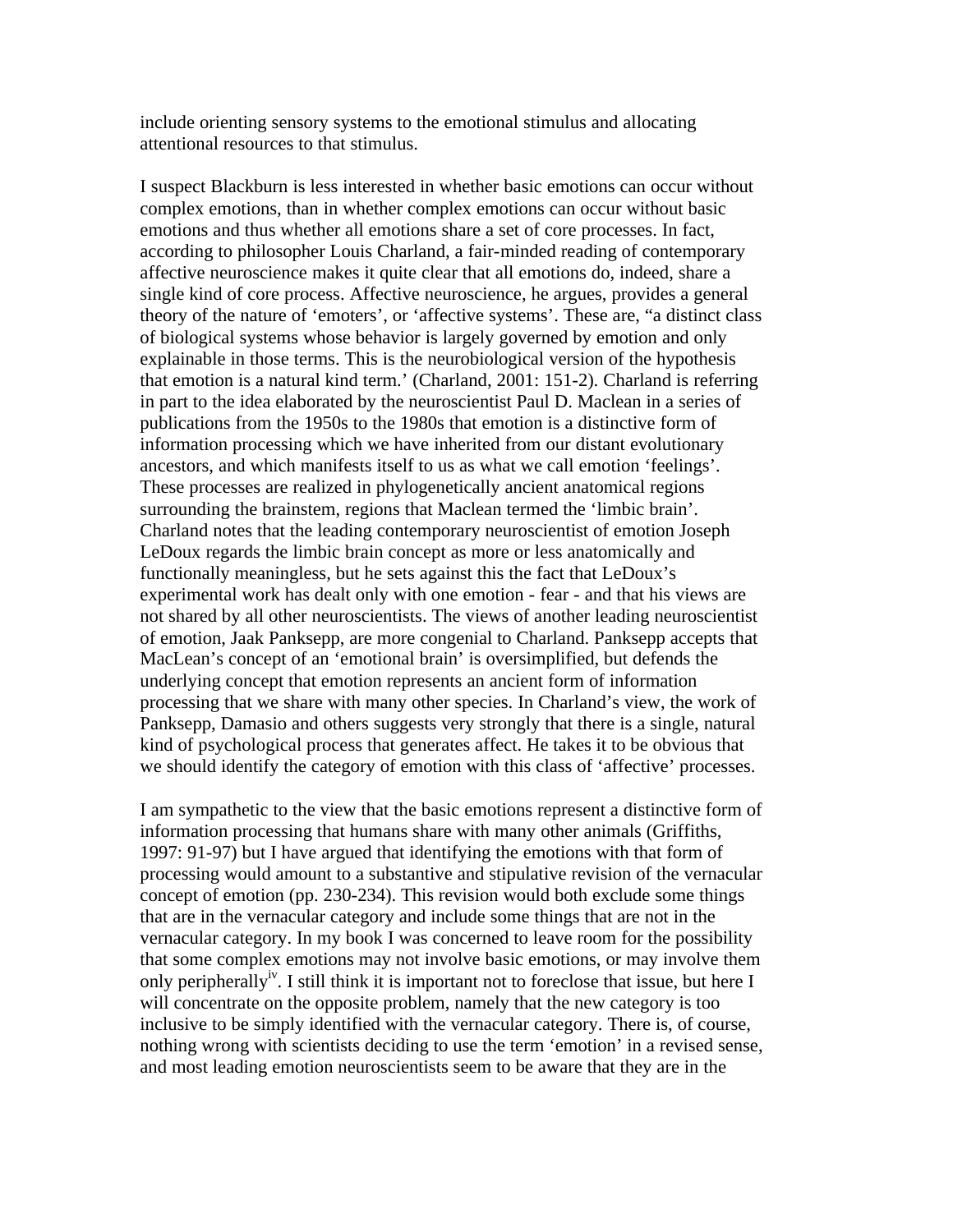business of productive stipulation, not conceptual analysis. In his own response to my claim that emotion is not a natural kind, Damasio remarks:

"At this point, my preference is to retain the traditional nomenclature, clarify the use of the terms, and wait until further evidence dictates a new classification, my hope being that by maintaining some continuity we will facilitate communication at this transitional stage. I will talk about three levels of emotion - background, primary and secondary. This is revolutionary enough, given that background emotions are not part of the usual roster of emotions." (Damasio, 1999, 341)

Thus, rather than vindicating the vernacular category of emotion Damasio is recruiting the old term for a new and more general category. This category covers phylogenetically ancient 'primary emotions' (basic emotions), 'secondary emotions' that are elaborations of these ancient responses into complex and variegated responses that involve substantial areas of the neo-cortex and uniquely human cognitive abilities (similar to my 'complex emotions'), and background emotions, which are the ever-present awareness of our own body.

This perspective on how affective neuroscience uses the emotion category is reinforced by the way in which the discipline treats basic drives like hunger and thirst, and hedonic states like pain and pleasure. Panksepp remarks that he will follow tradition in distinguishing between emotions proper and drives which regulate some specific state of the body, and thus that he will not initially consider hunger, thirst or disgust to be emotions. But this distinction, he remarks, will become 'less defensible' in later chapters of his book (Panksepp, 1998, 47, 342 note 17). In the same vein, Damasio remarks that, "I will refer to drives and motivations and pain and pleasure as triggers or constituents of emotions, but not as emotions in the proper sense. No doubt all these devices are intended to regulate life, but it is arguable that emotions are more complex..." (p. 341). These remarks exemplify a research strategy that I take to be central to much recent work on the emotions. Panksepp and Damasio take the domain of affective neuroscience to be all mental processes that involve affective feelings. Panksepp has described this as 'the basic psychological criteria that emotional systems should be capable of elaborating subjective feeling states that are affectively valenced' (Panksepp, 1998, 48). But this domain is both much broader than the vernacular category of emotion and somewhat difficult to work with in practice, because subjective feeling states 'have so far defied neural specification' (p. 48). In practice, then, emotions are defined as that class of affective processes that have certain distinctive performance features:

"(1) Various sensory stimuli can unconditionally access emotional systems; (2) Emotional systems can generate instinctual motor outputs, as well as; (3) modulate sensory inputs. (4) Emotional systems have positive feedback components that can sustain emotional arousal after precipitating events have passed. (5) These systems can be modulated by cognitive inputs and (6) can modify and channel cognitive activities." (Panksepp, 1998: 48)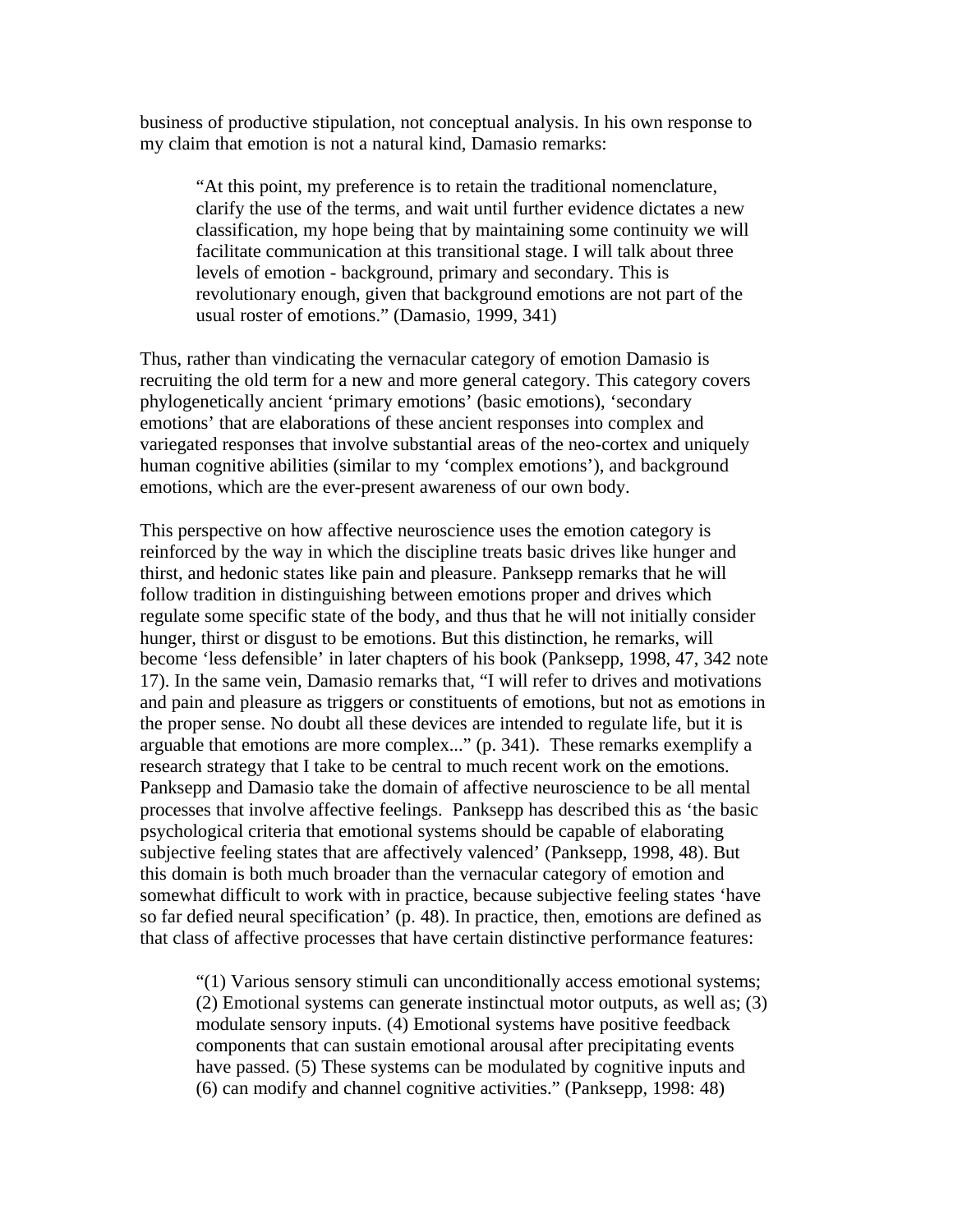A comparison of these criteria with descriptions of the distinctive features of affect programs or basic emotions in the Tomkins-Izard-Ekman tradition reveals striking similarities (Griffiths, 1997, 77-99). In both research traditions, emotion is being conceived as information processing that is somehow simpler than paradigm examples of cognition, perhaps because it involves bodily feelings rather than explicit representations of external states of affairs, but which is nevertheless more complex than tropisms, reflexes and homeostatic drives. In my book I used Paul Ekman's argument that the startle reaction is not an emotion as a paradigm of what it takes to establish that some reaction is a basic emotion (Ekman, Friesen, & Simons, 1985). Ekman and his collaborators argue that the startle reaction is too reflex-like to count as an affect program and I commented that, "This suggests that the information processing arrangements underlying startle are not of the same sort as those underlying affect programs. ... Extending the concept of an affect program state to cover it would not be a positive step in theory construction, since findings about startle may not be true of the affect program states and vice-versa." (Griffiths, 1997, 241; see also Robinson, 1995).

In my view, what Charland fails to appreciate is that the category of felt affective states is very large, and certainly larger than the existing vernacular category of emotion. In addition to classic emotions like anger and joy, it will include drive states like hunger and thirst, hedonic states like pain and pleasure, and the ubiquitous awareness of bodily states that Damasio calls 'background emotion'. Furthermore, given the strong connection between motivation and affect made by writers like Damasio, the category of felt affective states probably includes desires and preferences. Blackburn, for example, has argued that the motivational power of our long-term goals reflects an emotional commitment to those goals and cites with approval Damasio's idea that our awareness of the body is the motive power of practical reason (Blackburn, 1998, 129). Because the category of felt affective states is so broad, it is natural within this framework to seek distinctive *kinds* of processes involving affective feelings. Hence, I suggest that rather than demonstrating that emotions are a natural kind, the empirical success of current approaches to affective neuroscience would establish that there is a very large domain of affective and motivational phenomena, within which we could distinguish categories of state and process such as Damasio's background emotions, primary emotions and secondary emotions, homeostatic drives, and pure hedonic states like pain and pleasure. The scientific domain of affective neuroscience would be like the scientific domain of chemistry, where atoms and their bonds are at the basis of everything, but where lumping together mixtures, compounds, alloys, pure elements and pure isotopes on the grounds that they are all 'chemical substances' is not very helpful. Making and exploring those distinctions was essential to the development of modern chemistry and I suggest that the same will be true of affective neuroscience.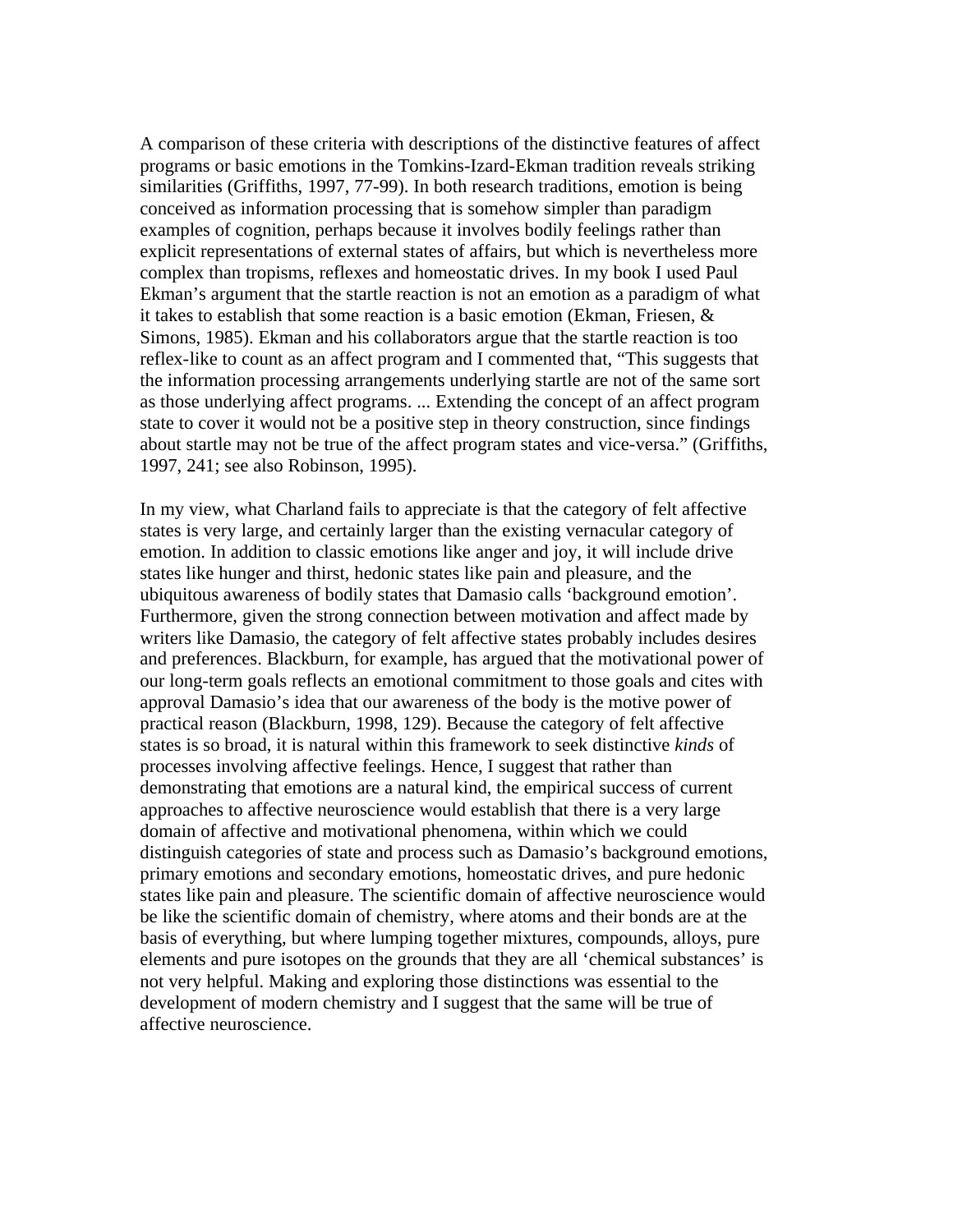## **3. Multi-level Appraisal Theory and the Content of Emotional Representations**

## *3.1 Appraisal and the philosophy of emotion*

Appraisal theories are the closest scientific equivalents of the theories that have dominated philosophy of emotion since the 1960s. Like appraisal theorists, philosophers have sought to understand emotions in terms of the situations that elicit them. Emotions have been analyzed as states with specific 'formal objects' (Kenny, 1963), as evaluative judgments (Solomon, 1976), as evaluative judgments that cause bodily arousal (Lyons, 1980), as feelings of comfort or discomfort directed towards an evaluative thought (Greenspan, 1988) and as the results of either true belief or uncertainty about emotion-inducing situations (Gordon, 1987). For these and many other authors, the central aim of a philosophical theory of emotion is to identify the *content* of an emotion: the actual or imagined state of affairs in the world that corresponds to that emotion.

Appraisal theories aim to identify the features of an emotion-eliciting situation that lead to the production of one emotion rather than another (Scherer, 1999). Typical appraisal theories include a set of dimensions against which potentially emotioneliciting situations are assessed. The dimensions of the emotion hyperspace might include, for example, whether the eliciting situation fulfills or frustrates the subject's goals or whether an actor in the eliciting situation has violated a norm. Richard Lazarus's well-known model of emotional appraisal has six dimensions, and the regions of the resulting hyperspace that correspond to particular emotions are summarized by Lazarus as the 'core relational themes' of those emotions. Anger, for examples, is elicited by the core relational theme 'a demeaning offence against me and mine', sadness by 'having experienced an irrevocable loss', and guilt by 'having transgressed a moral imperative' (Lazarus, 1991). These themes correspond to each emotion's 'content' in philosophical theories of emotion.

The ongoing effort to test appraisal theories has produced a consensus that actual emotional responses do not walk in step with subjects' evaluation of stimulus situations unless the notion of 'cognitive evaluation' is broadened to include subpersonal processes (Teasdale, 1999). Many appraisal theorists have come to accept that even such apparently conceptually complex appraisals as Lazarus's core relational themes can be assessed: 1. Without the information evaluated being available to other cognitive processes, 2. Before perceptual processing of the stimulus has been completed, and 3. Using only simple, sensory cues to define where the eliciting situation falls on the dimensions. These conclusions are congruent with both the older literature on 'affective primacy' (Öhman, 1999, 2002; Zajonc, 1980) and with the recent mapping of multiple neural pathways to the same emotional response (LeDoux, 1996; LeDoux, 1993).

One of the reasons philosophers remain convinced that emotion is a natural kind is their belief that, however psychologically different the various instances of anger or any other emotion may be, every instance shares the same or similar *content*. Moreover, the general category of emotion is unified by the fact that all emotions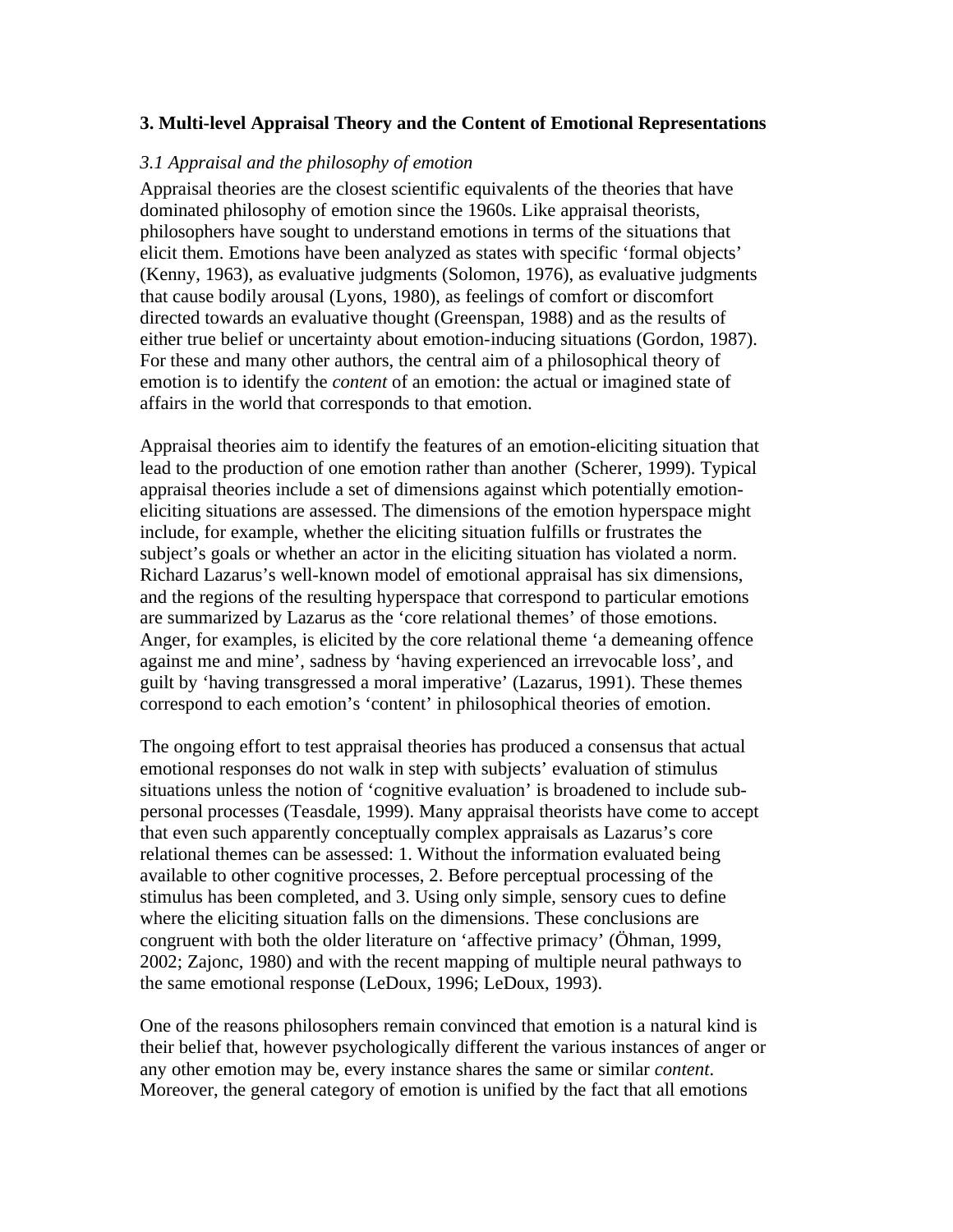have a certain broad kind of *evaluative content*. Thus, to take a prominent recent example, Martha Nussbaum argues that emotions are all of one kind because they are all 'intelligent responses to the perception of value' (Nussbaum, 2001: 1). In defending this view she draws on psychologist Richard Lazarus's classical presentation of appraisal theory, which she describes as 'in all essentials the view of emotions I have defended in Chapter 1' (Nussbaum, 2001: 109). Nussbaum's treatment of the emotions in children and animals also makes use of something like multi-level appraisal. Animals as well as humans make the evaluative judgments that constitute emotions according to Nussbaum's theory, but they do so without self-conscious awareness and in such a way that the content of their judgments cannot be rendered in language without distortion. Nevertheless, she argues, emotion remains primarily an intentional phenomenon. Despite the existence of low-level appraisal that cannot be expressed in language, '...emotions include in their content judgments that can be true or false, and good or bad guides to ethical choice' (Nussbaum, 2001: 1).

"What we need, in short, is a multifaceted notion of cognitive interpretation or seeing-as, accompanied by a flexible notion of intentionality that allows us to ascribe to a creature more or less precise, vaguer or more demarcated, ways of intending an object and marking it as salient." (Nussbaum, 2001: 129)

Nussbaum's description of what is needed for an adequate account of emotional cognition is compelling, but levels of appraisal do not just differ *between* organisms. They also differ *within* a single organism. Multi-level models of emotional appraisal suggest that the same stimulus can be represented in several places in the human brain by different representations. Hence it is vital to understand not only what these multiple appraisals have in common, but also how they *differ* and how they *interact*. The existence of multiple representations in a 'hierarchical' emotional architecture (Delancey, 2001) violates a key assumption of most philosophical reasoning about emotion, which is that emotional cognition manipulates emotional representations on the basis of their content, and thus that emotional processes can be explored via the semantic 'logic' of emotions:

'all emotions presuppose or have as their preconditions, certain sorts of cognitions - an awareness of danger in fear, recognition of an offense in anger, appreciation of someone or something as lovable in love. Even the most hard-headed neurological or behavioral theory must take account of the fact that no matter what the neurology or the behavior, if a person is demonstrably ignorant of a certain state of affairs or facts, he or she cannot have certain emotions.' (Solomon, 1993: 11).

Multi-level models imply that this picture is too simple. How emotional and other representations interact, if they interact at all, depends on details of cognitive architecture as well as on the content of the representations. This architecture, of course, cannot be determined by studying the conceptual relations between the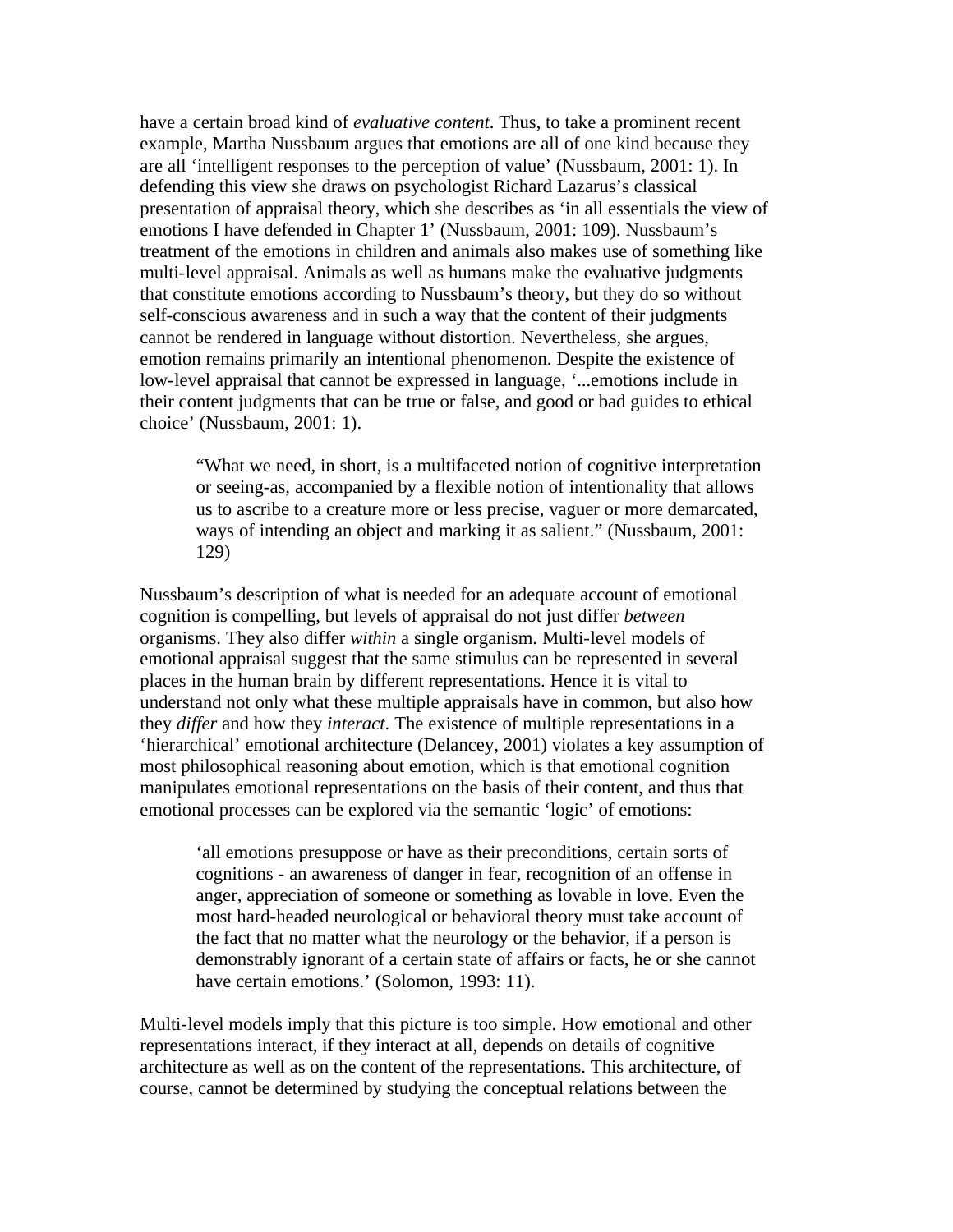contents of emotional representations. Phobias and affective primacy phenomena provide insight into the architecture of the emotion system by revealing that certain information, such as partially analyzed visual data, is available to low-level appraisal but not to high-level appraisal<sup>v</sup>. A complimentary insight is provided by people with 'flattened affect', who are apparently able to carry out high-level appraisal but not low-level appraisal and who do not experience the physiological components of normal emotional response. The possibility of flattened affect without intellectual impairment reveals that only low-level appraisal has direct connections to the effector systems for the automated components of rapid emotional response.

Normal human emotion involves several subsystems that interact, and interact with other cognitive subsystems, in ways that reflect the particular cognitive architecture in which they are embedded. Nussbaum suggests that we can cope with this phenomenon using a 'flexible notion of intentionality'. This is supposed to allow us to identify what is in common between animal and human emotion. The suggestion is presumably that there is some degree of isomorphism between the way in which high-level representations relate to one another on the basis of their content and the way in which low-level representations relate to one another of the basis of their 'content'. Thus, the 'logic' of the emotion will be the same in the two cases. But in my view, there are likely to be more radical differences between the representational states involved in low-level and high-level appraisal. Ruth Millikan has suggested that mental representations in simple organisms may unite the functions of beliefs and desires (Millikan, 1996). Low-level appraisal in humans seems to manifest the same 'collapse of the attitudes'. Consider the low-level appraisal of the core relational theme 'a demeaning offence to me and mine' that presumably occurs when a soccer player is dribbling the ball down the field, another player grabs his jersey causing him to lose the ball, and the first player turns *angrily* towards the second. It is misleading to say that the relevant brain region *believes* that the core relational theme has been instantiated. Beliefs are mental states that represent how things are and which produce action in conjunction with desires - representations of how the world should be. But in low-level appraisal for anger there is no question as to what action will be taken. The frustrated player in our example will orient to the stimulus, produce the pan-cultural facial expression of anger and undergo physiological changes to prepare them for aggressive action. The 'affective computation' in this example is simultaneously the belief that the world is a particular way and the intention to act in a particular way. Likewise for the better understood case of affective computing of fear in the amygdala, and, presumably, for any emotion that has a clear behavioral signature and can be induced to exhibit affective primacy. I suggest that it is simply misleading to describe low-level appraisal as evaluative judgment, or using any other locution derived from a psychology that presumes a fundamental distinction between data and goals. Instead, low-level emotional appraisal seems to involve action-oriented representation (Griffiths, In Press-c; Scarantino, In Press).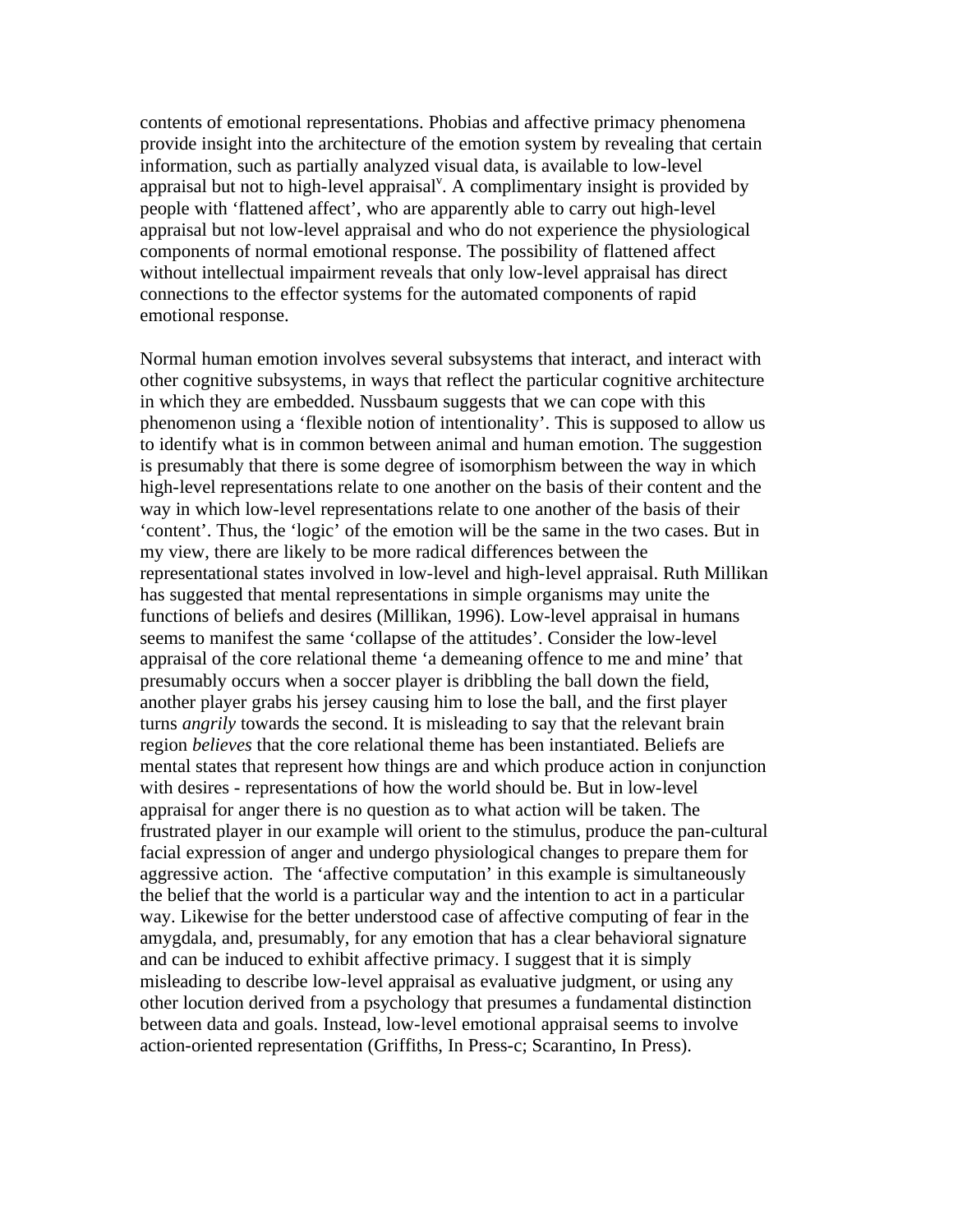Another way in which low-level emotional appraisal may differ from high-level is in terms of the narrow inferential role imposed on low-level representations by the task-specific architecture in which they occur. The inferential role of these representations is impoverished in three ways. First, low-level appraisal processes do not have access to most of what is represented elsewhere in the brain, which is why knowledge that the cockroach in my drink has been completely sterilized does not eliminate the disgust response. Hence, many inferences that would seem to follow from the content we ascribe to this low-level appraisal — 'I am taking in or being too close to an indigestible object' — are not actually made by subjects because they cannot recombine that content appropriately with their other contentful states. Secondly, the processes of affective computing, as opposed to their final output, are not available for inspection by other cognitive sub-systems. Once again, architectural barriers to information flow block inferences that follow from what would otherwise seem the natural content to ascribe to those states. Finally, the inferential principles used in affective computing are not truthpreserving, but heuristically survival-enhancing. It does not follow by any reasonable deduction that if I have been poked hard and unexpectedly in the small of my back then I have suffered 'a demeaning offence to me and mine' but the automatic appraisal mechanism for anger will reliably draw that conclusion $v^i$ .

If the concepts that figure in the content ascribed to a representation do not have their usual inferential role, then what is meant by attributing that content? The differences between the role of the representations involved in low-level appraisal and the inferential role of the content-sentences with which we describe those appraisals throws strongly suggests that, at least when applied to these low level processes, appraisal theories are not theories of cognitive content. I have suggested elsewhere that they are theories of the ecological significance of the environment to the organism (Griffiths, In Press-c). That significance is tracked by multiple cognitive subsystems using different environmental cues and *different psychological and neurological mechanisms*. This, of course, returns us to the main theme of this paper, which is that the states and processes we call 'emotion' are not all of the same kind.

## **4. Conclusion: Why emotion is still not a natural kind and why it matters**

I have defended the thesis that the psychological states and processes that fall under the vernacular concept of emotion are unlikely to be a single 'natural kind'. I believe that the same is probably true of some specific vernacular categories of emotion, although I have not defended that view here. I have considered two main alternatives. The first is that the emotions are simply those of states and processes studied in 'affective neuroscience'. I have argued that, if empirically successful, current approaches to affective neuroscience will define a much larger class of affective and motivational processes, united by the role in all these processes of felt affect. I also think it is important not to foreclose the possibility that some emotions do not involve the basic emotions, or involve them only peripherally, although I have not argued for this here.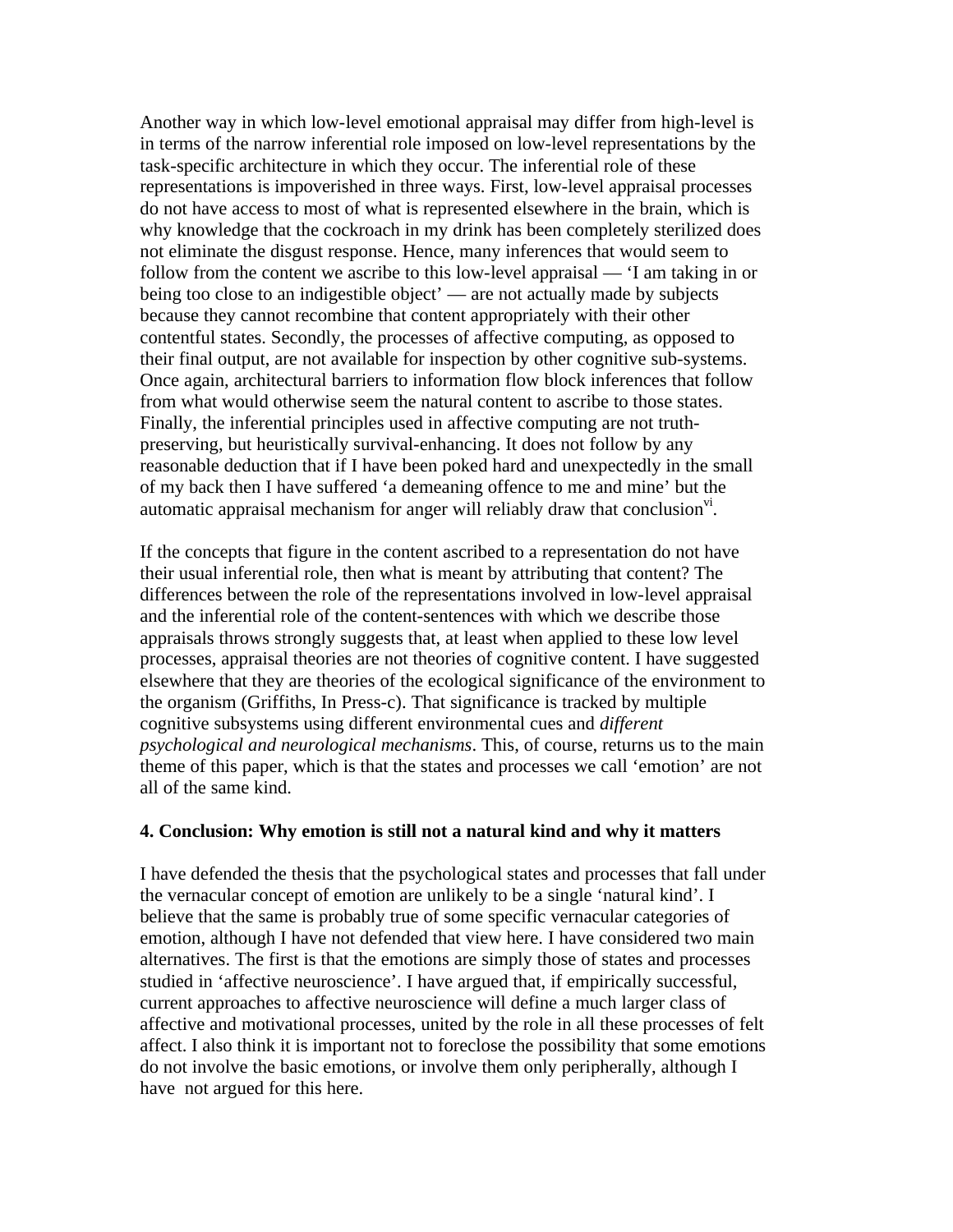The second suggestion was that emotions are appraisals of the significance of the environment to the organism. I agree that multi-level appraisal theory brings many different kinds of emotion under a single taxonomic scheme, but I have argued that does so precisely by abstracting away from the kind of psychological processes that constitute those emotions. A theory of emotions based on their content is not a psychological theory, but an ecological theory, as I have argued at more length elsewhere (Griffiths In Press-c).

It is reasonable to ask why the claim that emotion is not a natural kind matters to philosophy? The simple answer is that many philosophers still take it to be their role to provide an account of the genesis, development and consequences of a 'typical' human emotion (e.g. Wollheim, 1999). If I am correct, then there is no such thing as a *typical* emotion. Instead, there are different kinds of emotion, or of emotional process, each of which should be treated in its own terms and whose various possible interactions should be studied. Similarly, the idea that all emotions are intentionally directed at aspects of the environment *in the same sense*, is a core methodological assumption of much current philosophical work on the emotions. If I am correct, then we should be more concerned with the distinctive properties of the different kinds of emotional intentionality and with how these different kinds of emotion process interact in real emotional episodes. Cases in which people have an emotion in one sense and do not have it in another should be as illuminating for the philosophy of psychology as they have been for psychology itself.

#### **References**

- Blackburn, S. (1998). *Ruling Passions: A theory of practical reasoning*. Oxford and New York: Oxford University Press.
- Buss, D. M. (2000). *The Dangerous Passion: Why Jealousy is as Essential as Love and Sex*. New York: Simon and Schuster.
- Charland, L. C. (2001). In defence of 'emotion'. *Canadian Journal of Philosophy, 31*(1), 133-154.
- Cosmides, L., & Tooby, J. (2000). Evolutionary Psychology and the Emotions. In M. Lewis & J. M. Haviland-Jones (Eds.), *Handbook of the Emotions* (2 ed., pp. 91-115). New York and London: Guildford Press.
- Damasio, A. R. (1994). *Descartes Error: Emotion, Reason and the Human Brain*. New York: Grosset/Putnam.
- Damasio, A. R. (1999). *The Feeling of What Happens: Body and Emotion in the Making of Consciousness*. New York: Harcourt Brace.
- Delancey, C. (2001). *Passionate Engines: What emotions reveal about mind and artificial intelligence*. New York, Oxford: Oxford University Press.
- Doris, J. M. (2001). Review of Griffiths, Paul E. What Emotions Really Are: the problem of psychological categories. *Ethics, xxx*, xxx-xxx.
- Ekman, P., Friesen, W. V., & Simons, R. C. (1985). Is the startle reaction an emotion? *Journal of Personality and Social Psychology, 49 (5)*, 1416-1426.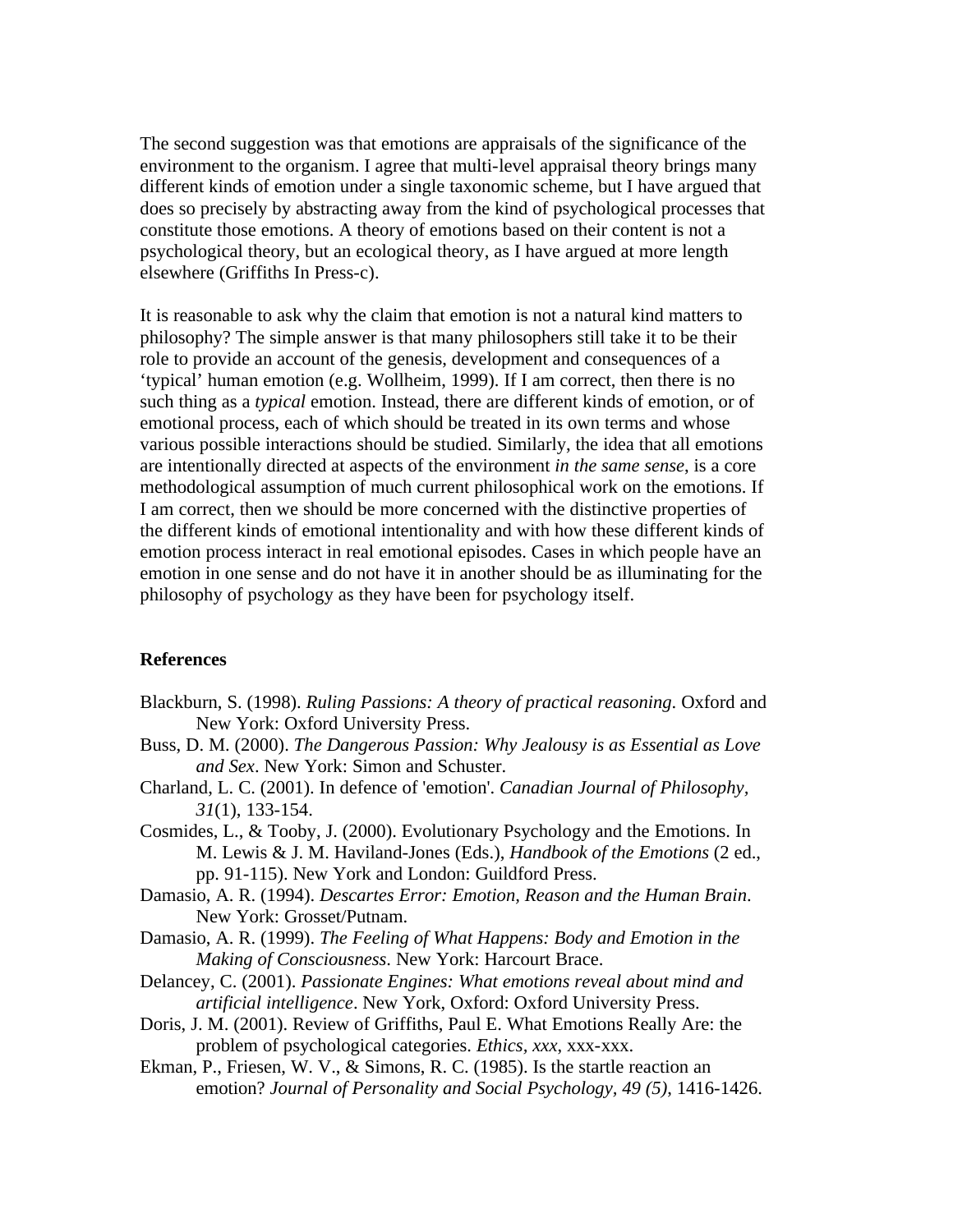Gaulin, S. J. C., & McBurney, D. H. (2001). *Psychology: An Evolutionary Approach*. Upper Saddle River, NJ: Prentice Hall.

Goodman, N. (1954). *Fact, Fiction and Forecast* (1 ed.). London: Athlone Press, University of London.

Gordon, R. M. (1987). *The Structure of Emotions*. Cambridge: Cambridge University Press.

Greenspan, P. (1988). *Emotions and Reasons: An Inquiry into Emotional Justification*. New York: Routledge.

Griffiths, P. E. (1994). Cladistic classification & functional explanation. *Philosophy of Science , 61 (2)*, 206-227.

Griffiths, P. E. (1996a). Darwinism, Process Structuralism and Natural Kinds. *Philosophy of Science, 63*(3 Supplement: PSA 1996 Contributed Papers), S1-S9.

Griffiths, P. E. (1996b). The Historical Turn in the Study of Adaptation. *British Journal for the Philosophy of Science, 47*(4), 511-532.

Griffiths, P. E. (1997). *What Emotions Really Are: The Problem of Psychological Categories*. Chicago: University of Chicago Press.

Griffiths, P. E. (1999). Squaring the circle: natural kinds with historical essences. In R. A. Wilson (Ed.), *Species: New Interdisciplinary Essays* (pp. 208-228). Cambridge, M.A: MIT Press.

Griffiths, P. E. (2001a). Emotion and the problem of psychological categories. In A. W. Kazniak (Ed.), *Emotions, Qualia and Consciousness* (pp. 28-41). Singapore, New Jersey, Hong Kong, London: World Scientific.

Griffiths, P. E. (2001b). From adaptive heuristic to phylogenetic perspective: Some lessons from the evolutionary psychology of emotion. In H. H. I. Holcolmb (Ed.), *The Evolution of Minds: Psychological and Philosophical Perspectives* (pp. 309-325). Dordrecht: Kluwer.

Griffiths, P. E. (In Press-a). Basic Emotions, Complex Emotions, Machiavellian Emotions. In A. Hatzimoysis (Ed.), *Proceedings of the Royal Institute of Philosophy, 2001* (pp. xxx-xxx).

Griffiths, P. E. (In Press-b). Emotions as Natural Kinds and Normative Kinds. *Philosophy of Science, Supplement: Proceedings of the 2002 Biennial Meeting of the Philosophy of Science Association*, xxx-xxx.

Griffiths, P. E. (In Press-c). Towards a Machiavellian Theory of Emotional Appraisal. In D. Papineau & D. Evans & P. Cruise (Eds.), *Emotion, Evolution and Rationality* (pp. xxx-xxx). Cambridge: Cambridge University Press.

Kenny, A. (1963). *Action, Emotion & Will*. London: Routledge & Kegan Paul.

Lazarus, R. S. (1991). *Emotion and Adaptation*. New York: Oxford University Press.

LeDoux, J. (1996). *The Emotional Brain: The Mysterious Underpinnings of Emotional Life*. New York: Simon and Schuster.

LeDoux, J. E. (1993). Emotional networks in the brain. In M. Lewis & J. M. Haviland (Eds.), *Handbook of Emotions* (pp. 109-118). New York: Guildford Press.

Lyons, W. (1980). *Emotion*. Cambridge: Cambridge University Press.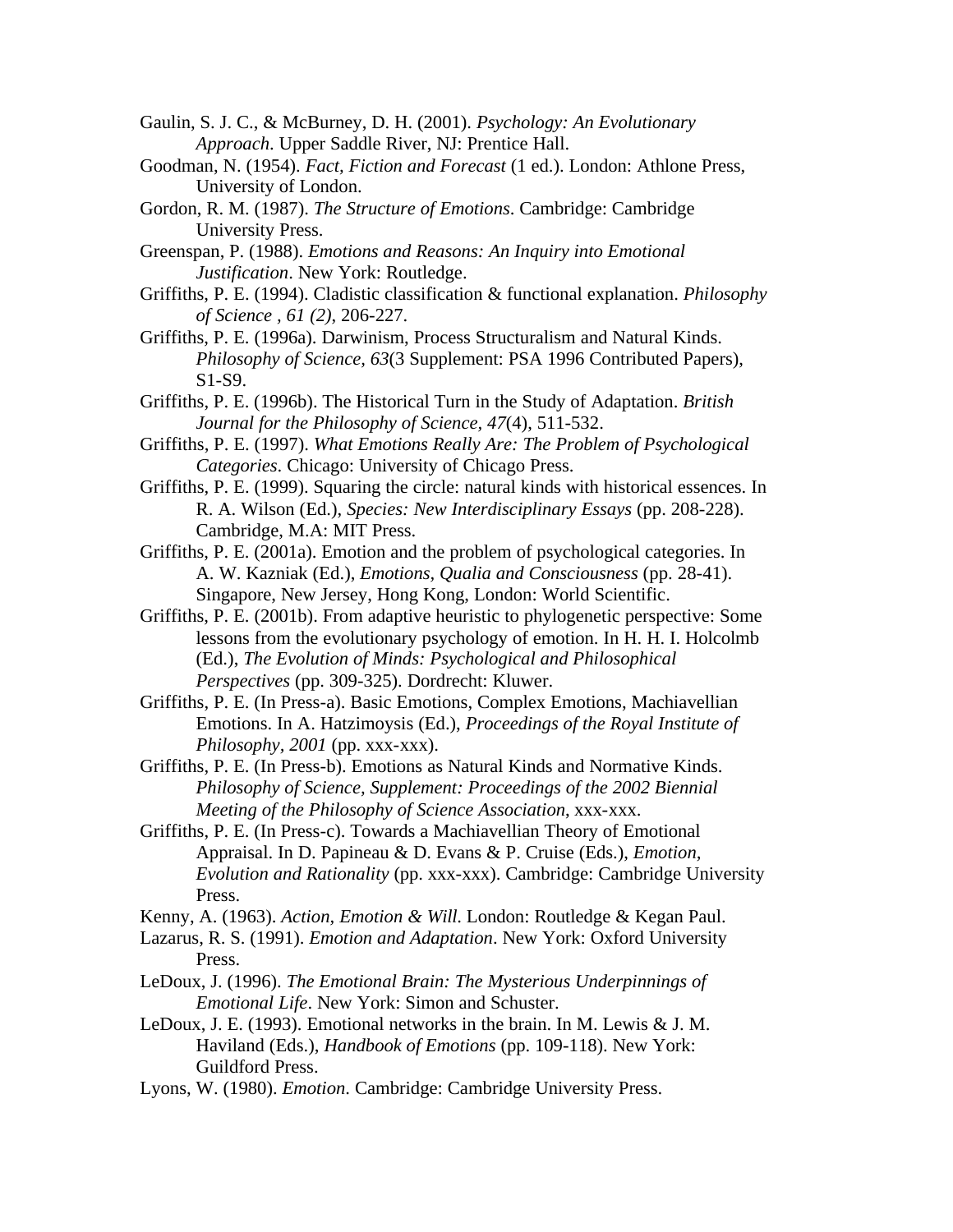Millikan, R. G. (1996). 'Pushmi-pullyu Representations'. In L. May & M. Friedman & A. Clark (Eds.), *Mind and Morals: Essays on cognitive science and ethics* (pp. xxx-xxx). Cambridge, MA: MIT Press.

Nussbaum, M. C. (2001). *Upheavals of thought: The intelligence of emotions*. Cambridge, New York: Cambridge University Press.

- Öhman, A. (1999). Distinguishing Unconscious from Conscious Emotional Processes: Methodological Considerations and Theoretical Implications. In T. Dalgleish & M. J. Power (Eds.), *Handbook of Emotion and Cognition* (pp. 321-352). Chichester: John Wiley and sons.
- Öhman, A. (2002). Automaticity and the amygdala: Nonconscious responses to emotional faces. *Current Directions in Psychological Science, 11*(2), 62-66.
- Owen, R. (1843). *Lectures on the Comparative Anatomy and Physiology of the Vertebrate Animals, Delivered at the Royal College of Surgeons, in 1843.* London: Longman, Brown, Green and Longmans.
- Panksepp, J. (1998). *Affective Neuroscience: The Foundations of Human and Animal Emotions*. Oxford and New York: Oxford University Press.
- Prinz, J. (2000). Getting to the Heart of Emotions. New York: Paper delivered at American Philosophical Association.
- Robinson, J. (1995). Startle. *The Journal of Philosophy, 92*, 53-74.
- Scarantino, A. (In Press). Affordances Explained. *Philosophy of Science, Supplement: Proceedings of the 2002 Biennial Meeting of the Philosophy of Science Association: Contributed Papers*.
- Scherer, K. R. (1999). Appraisal Theory. In T. Dalgleish & M. J. Power (Eds.), *Handbook of Emotion and Cognition* (pp. 637-663). Chichester: New York.
- Solomon, R. (1976). *The Passions*. New York: Doubleday.
- Solomon, R. C. (1993). The philosophy of emotions. In M. Lewis & J. M. Haviland (Eds.), *Handbook of Emotions* (pp. 3-15). New York: Guildford.
- Teasdale, J. D. (1999). Multi-level Theories of Cognition-Emotion Relations. In T. Dalgleish & M. J. Power (Eds.), *Handbook of Cognition and Emotion* (pp. 665-681). Chichester: John Wiley and sons.
- Tooby, J., & Cosmides, L. (1992). The Psychological Foundations of Culture. In J. H. Barkow & L. Cosmides & J. Tooby (Eds.), *The Adapted Mind: Evolutionary Psychology and the Generation of Culture* (pp. 19-136). Oxford and New York: Oxford University Press.

Wollheim, R. (1999). *On the Emotions*.

 $\overline{a}$ 

Zajonc, R. B. (1980). Feeling & thinking: preferences need no inference. *American Psychologist, 35*, 151-175.

<sup>\*</sup> To appear in *Philosophers on Emotion*, Robert Solomon (ed). Oxford University Press.

<sup>&</sup>lt;sup>i</sup> Page numbers without citations refer to Griffiths (1997).

ii E.g. *Nature*, 391, 1998; *Times Literary Supplement* July 17 1998; *Philosophy in Review* 18, 1998; *Australian's Review of Books*, April 1998; Metascience 8 (1) 1999; *Australasian Journal of Philosophy* 77 (4) 1999; *Philosophical Review*, 108 (1) 1999; *American Journal of Psychology*, Fall 2000: 472-478; *Dialogue* 38 (4) 2000.

iii I take this to be an open question. Many psychologists of emotion reject the idea that emotions come in discrete types and support instead a dimensional account of the emotion system. Even if basic emotions form discrete types, the best theory of complex emotions might still be dimensional rather than typological.